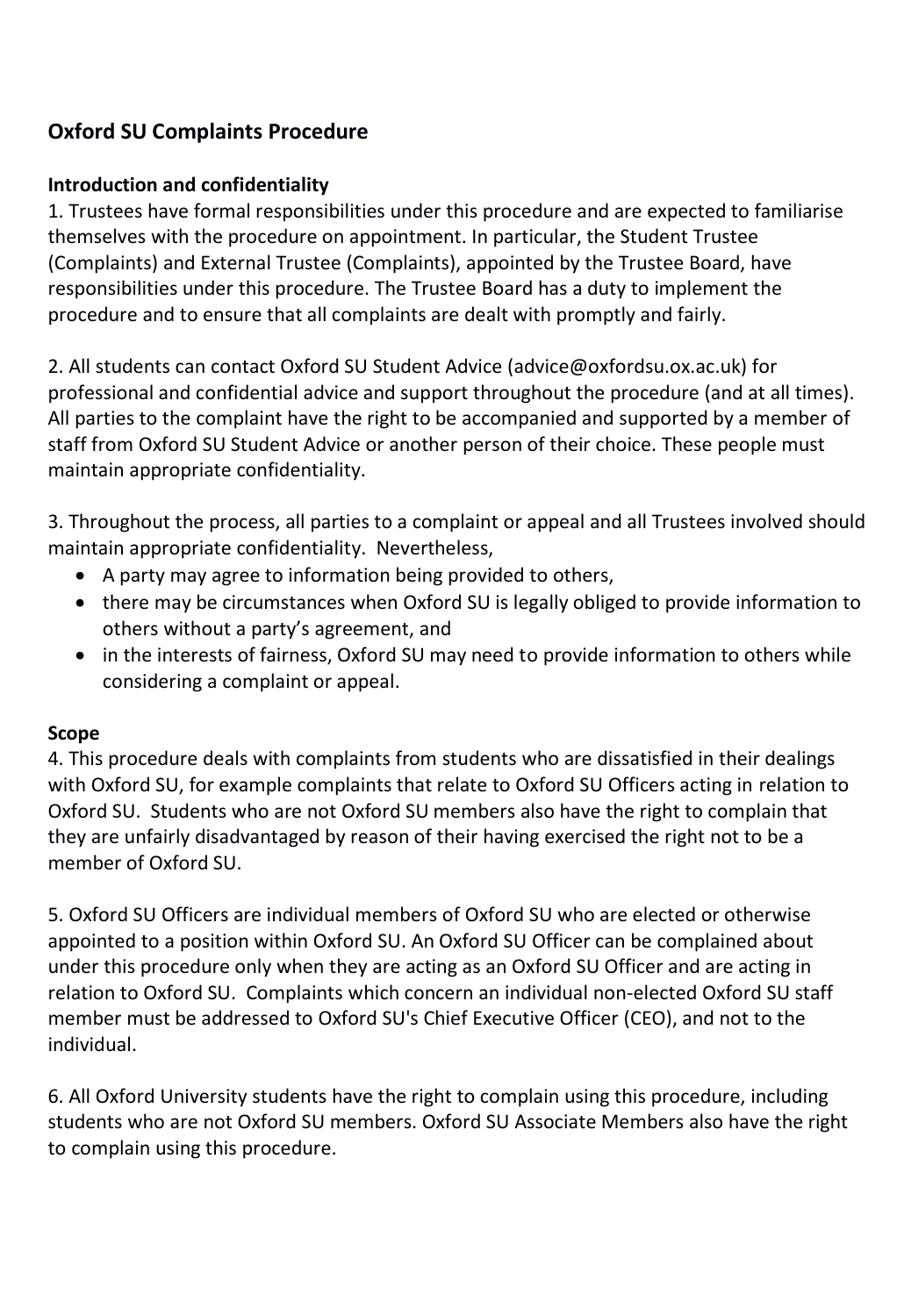7. Complaints may be brought by individual students or a group of students. In the case of a group complaint, references such as 'individual' and 'student' in this procedure shall be construed accordingly.

8. This procedure does not cover complaints in respect of elections, Student Advice, or Student Media.

a. For complaints in respect of elections, see Oxford SU Regulations<sup>1</sup>.

b. For complaints about Student Advice, see the Student Advice Complaints Policy and Procedure<sup>2</sup>.

c. For complaints about Student Media, see the Oxford SU Student Media Complaints Procedure and Form<sup>3</sup>.

9. This procedure does not cover complaints about Oxford SU Officers failing to fulfil a democratic mandate, election pledge or other similarly political parts of their role. Complaints of this kind should come as a question, or a motion of censure or of no confidence to Oxford SU's Student Council. For more information about how to ask a question or submit a motion to Student Council, contact chair@oxfordsu.ox.ac.uk or dso@oxfordsu.ox.ac.uk.

10. This procedure does not cover complaints of harassment. Complaints of harassment should be considered under the Oxford SU Harassment Policy and Procedure, which can be found on the Oxford SU website<sup>4</sup> or requested from enquiries@oxfordsu.ox.ac.uk or 01865 288 452. If a complaint is made using this procedure that is held by the Student Trustee (Complaints) or the panel (see paragraph 16 below) to involve harassment, then it will be dealt with using the Harassment Policy and Procedure instead, and the complainant will be informed.

# **Initial action**

11. The procedure below assumes that the individual has not been able to first resolve the issue through an informal approach. If a student wishes and feels able to seek informal resolution, they should approach the Student Trustee (Complaints) or the Chief Executive (chiefexecutive@oxfordsu.ox.ac.uk) to ask for help in achieving a resolution of the problem. At no time should any student feel obliged to seek informal resolution.

# **Making a complaint**

12. If informal action does not succeed in resolving the situation, or the student does not wish to attempt an informal resolution, the student should make a formal complaint.

<sup>1</sup> <https://www.oxfordsu.org/your-union/governing-documents/>

<sup>2</sup> <https://www.oxfordsu.org/wellbeing/student-advice/> and

<sup>3</sup> [https://www.oxfordsu.org/pageassets/your-union/governing-documents/Student-Media-Complaints-Procedure](https://www.oxfordsu.org/pageassets/your-union/governing-documents/Student-Media-Complaints-Procedure-and-form(3).docx)[and-form\(3\).docx](https://www.oxfordsu.org/pageassets/your-union/governing-documents/Student-Media-Complaints-Procedure-and-form(3).docx)

<sup>4</sup> <https://www.oxfordsu.org/pageassets/your-union/governing-documents/Harassment-Policy-and-Procedure.docx>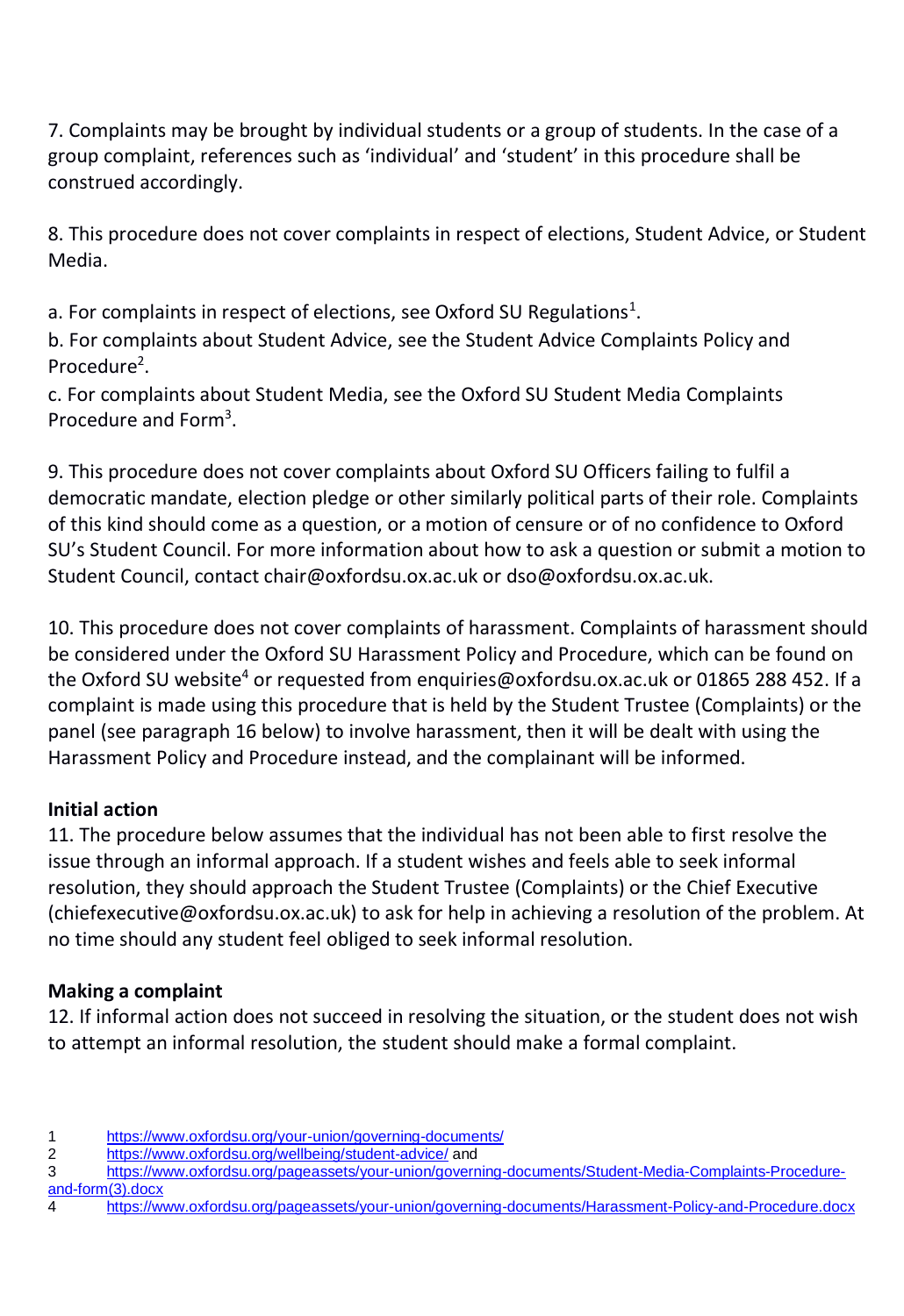13. To submit a formal complaint, the student must fill in the *Oxford SU Complaints Form* and submit it to the Oxford SU office for onward transmission to the Student Trustee (Complaints) in one of two ways:

a. emailing the form to complaints@oxfordsu.ox.ac.uk, putting 'Formal Complaint' as the subject line.

b. delivering the form by hand or sending it by post to 'Student Trustee (Complaints), Oxford University Student Union, 4 Worcester Street, Oxford OX1 2BX'.

The *Oxford SU Complaints Form* is at the end of this document, or is available on the Oxford SU website<sup>5</sup> or from complaints@oxfordsu.ox.ac.uk or 01865 288 452.

14. If the complainant feels it is not appropriate to approach the Student Trustee (Complaints), or wishes to make a complaint against the Student Trustee (Complaints), a complaint may be made instead to the Oxford SU office for onward transmission to the Chair of Trustees. Contact enquiries@oxfordsu.ox.ac.uk or 01865 288 452 for how to contact the Chair. In the case that the complaint is made to the Chair of Trustees, they should follow the procedure outlined for the Student Trustee (Complaints).

15. Every effort will be made to achieve a prompt and fair resolution to the complaint. The aim will always be to conclude the complaint within a period of no more than ten working days during term time, and twenty working days outside of term time, of receiving a completed *Oxford SU Complaints Form*. If this is not possible then all parties to the complaint will be informed of the likely time frame, and the Student Trustee (Complaints) or the panel (see 17, below) will contact all parties involved in the complaint to notify them of progress no less than once a fortnight.

# **Dealing with a complaint**

16. On receipt of the complaint, the Student Trustee (Complaints) will appoint a panel of 2 or 3 Trustees to deal with the complaint. This panel may include the Student Trustee (Complaints). Normally, this panel should not include the External Trustee (Complaints). If a prospective panel member has any conflict of interest in the matter, they should either step down or ask the Student Trustee (Complaints) to seek agreement of all parties (including the complainant and the person who is the subject to the complaint) to waive the conflict.

17. The panel will take such steps as they think necessary or appropriate to reach a decision on the outcome of the complaint, including (where appropriate):

a. meeting separately with the complainant and the person who is the subject of a complaint;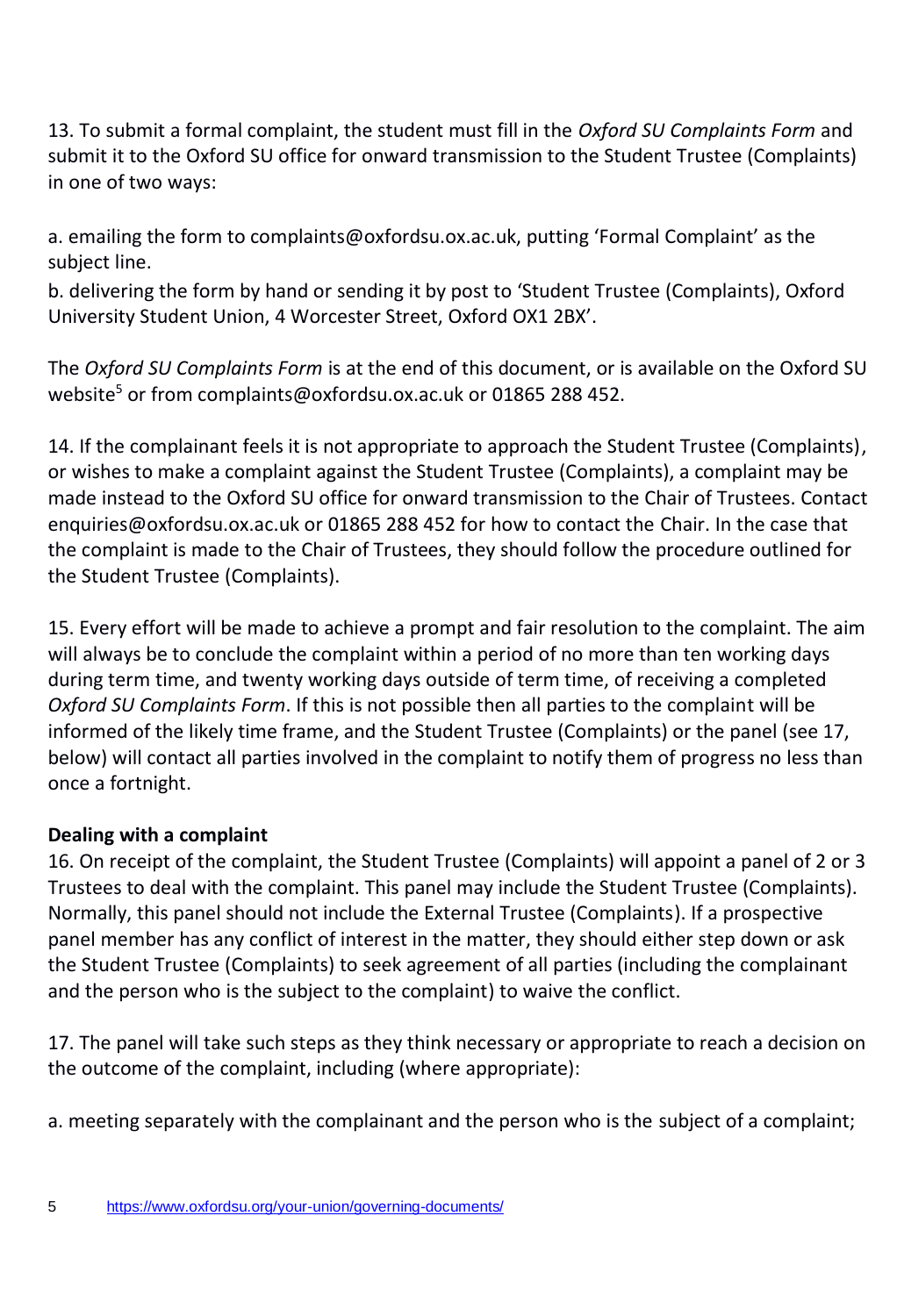b. interviewing individuals identified by any parties to the complaint as having relevant evidence;

- c. speaking to other relevant people on a confidential basis;
- d. considering whether to request the taking of immediate interim action;
- e. obtaining further relevant information.

18. If the complaint made is against a person, the panel will inform that person (or the CEO in the case a non-elected Oxford SU staff member) of the allegations against them, and provide them with the opportunity to provide any relevant evidence and make representations in their defence.

19. The panel will inform the Student Trustee (Complaints), the CEO, the complainant and any Oxford SU Officers who are the subject of the complaint in writing of:

a. the conclusions they have reached having reviewed the evidence and whether the complaint

- is upheld (in whole or in part), or
- is rejected (including, if appropriate, that the complaint is unfounded and not made in good faith);
- b. any action that they recommend by way of effective remedy;

c. the reasons for any such recommendation.

### **Action and remedies**

20. Depending on the nature of the complaint and the conclusions reached by the panel, the Student Trustee (Complaints) and the CEO, and in consultation with any relevant Oxford SU Officers and staff, will either:-

a. Take no further action, other than, where applicable and appropriate, implementing or suggesting steps that would help to restore reasonable working relationships between any relevant parties.

or

b. Initiate resolution of the issues. Examples of what this may involve include making practical alterations, requiring that certain individuals undergo specific training, or requiring an apology. In rare cases this may involve requirements made of the complainant, in cases in which the panel is satisfied that the complaint is unfounded and not made in good faith.

If any action is taken, all parties to the complaint will be informed of this action in writing. A written record will be kept of all decisions and recommendations.

The CEO may delegate their authority to make decisions under this paragraph to a non-elected staff member. The CEO remains responsible and accountable for decisions made and actions taken by the delegate.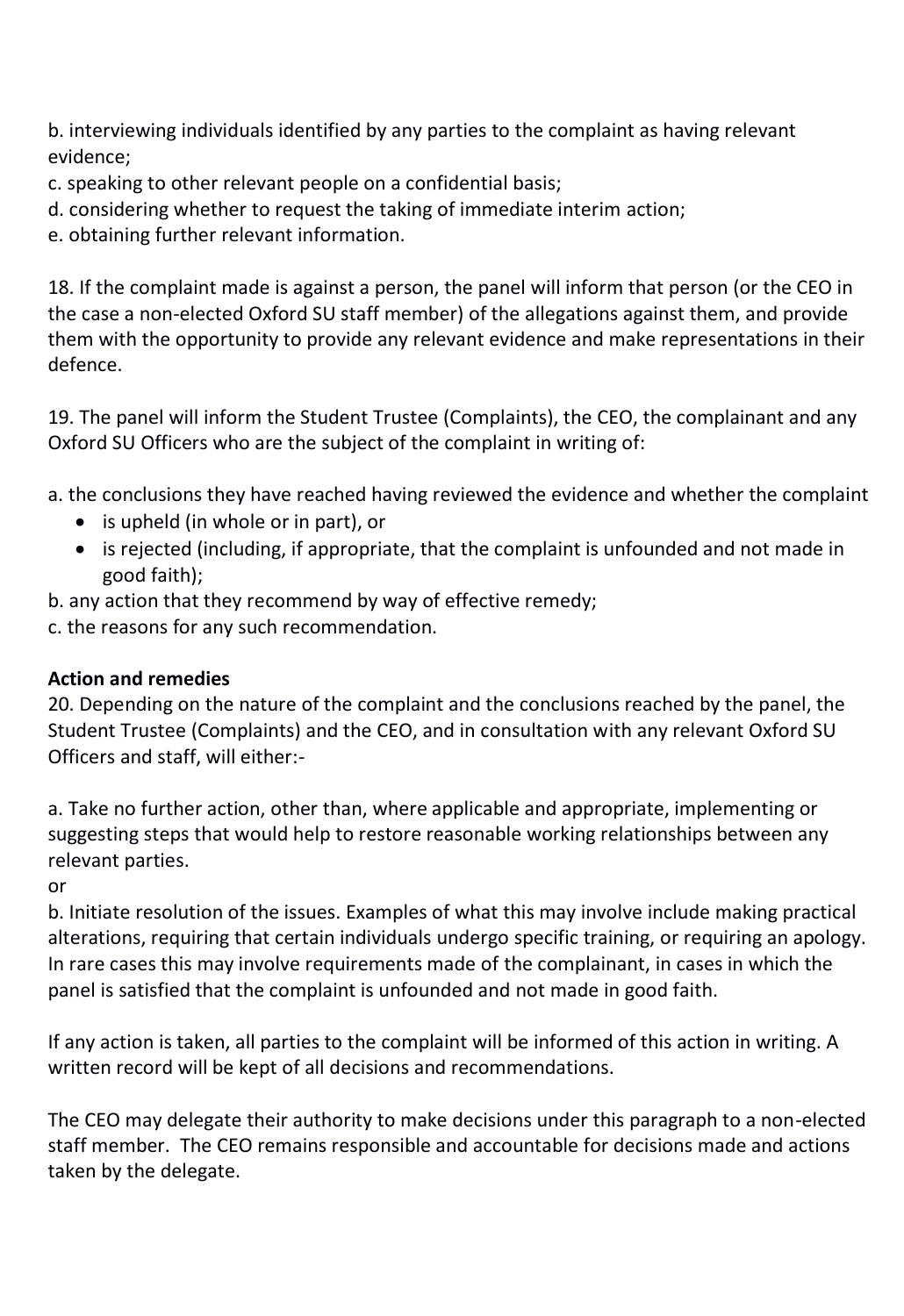21. If any legal proceedings in connection with the complaint begin before the complaint has been fully dealt with, the panel will normally decide that the proceedings should be suspended. If this is the case, all parties to the complaint will be informed of this in writing.

# **Appealing a decision**

22. If any involved party does not accept the decision of the panel, they may appeal the decision on either or both of the following grounds. The person appealing must have evidence that the panel:

a) conducted the investigation process in a way that was procedurally irregular;

b) was not able to consider evidence that has now become available.

23. To submit an appeal, the person appealing must fill in the *Oxford SU Complaints Appeals Form* and submit it to the Oxford SU office for onward transmission to the External Trustee (Complaints) within five working days of being informed of the decision in one of two ways:

a. emailing the form to complaints@oxfordsu.ox.ac.uk, putting 'Complaints Appeal' in the subject line.

b. delivering the form by hand or sending it by post to 'External Trustee (Complaints), Oxford University Student Union, 4 Worcester Street, Oxford OX1 2BX'

The *Oxford SU Complaints Appeals Form* is at the end of this document, or is available on the Oxford SU website<sup>6</sup> or from complaints@oxfordsu.ox.ac.uk or 01865 288 452.

If the person appealing requires more time, they should contact the External Trustee (Complaints).

24. If the complainant feels it is not appropriate to approach the External Trustee (Complaints), an appeal may be made instead to the Chair of Trustees (including where, exceptionally, the External Trustee (Complaints) has been an initial panel member). Contact enquiries@oxfordsu.ox.ac.uk or 01865 288 452 for how to contact the Chair. In the case that the appeal is made to the Chair of Trustees, they should follow the Procedure outlined for the External Trustee (Complaints).

25. Every effort will be made to achieve a fair and prompt resolution to the appeal. The aim will always be to conclude the appeal within a period of no more than ten working days during term time, and twenty working days outside of term time, of receiving a completed *Oxford SU Complaints Appeals Form*. It this is not possible, then all parties to the appeal will be informed of the likely time frame, and the External Trustee (Complaints) or the panel will contact all parties involved in the appeal to notify them of progress no less than once a fortnight.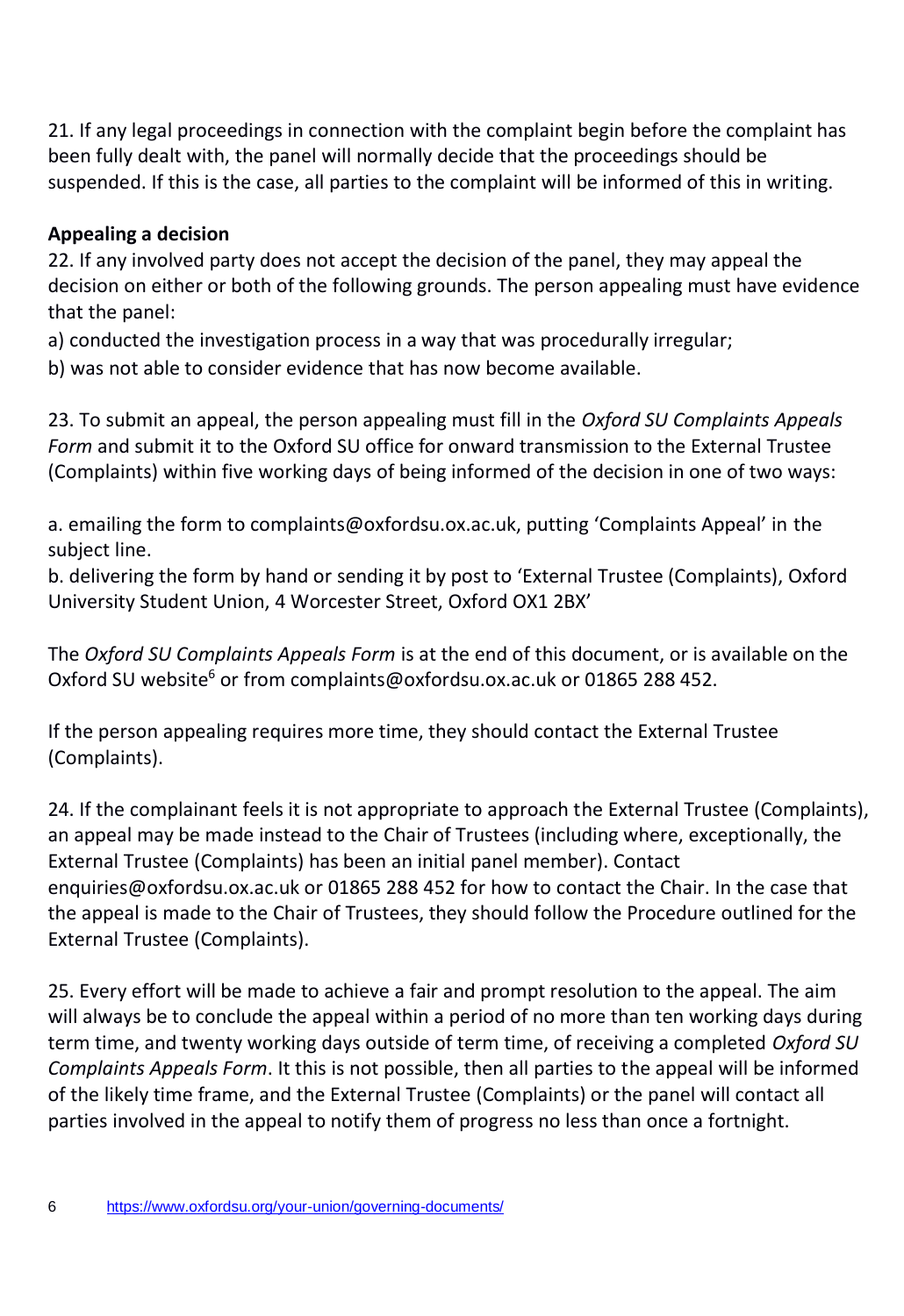#### **Dealing with an appeal**

26. On receipt of the appeal, the External Trustee (Complaints) will appoint a panel of 2 or 3 Trustees to deal with the appeal. This panel may include the External Trustee (Complaints). This panel must not include any Trustees who were on the panel that considered the original complaint. If a prospective panel member has any conflict of interest in the matter, they should either step down or ask the External Trustee (Complaints) to seek agreement of all parties to waive the conflict.

27. The panel will take such steps as they think necessary or appropriate to reach a decision on the outcome of the appeal, including (where appropriate):

a. informing the person who made the initial complaint, and providing them with the opportunity to provide additional evidence;

b. meeting with the person who is appealing the complaint;

- c. interviewing individuals identified by any parties to the appeal as having relevant evidence;
- d. speaking to other relevant people on a confidential basis;
- e. considering whether to request the taking of immediate interim action;
- f. obtaining further relevant information.

28. The panel will inform the External Trustee (Complaints), the CEO, and all parties to the appeal in writing of:

a. the conclusions they have reached having considered the grounds of appeal and any new evidence and whether the appeal is upheld (in whole or in part); and

b. any action they recommend by way of effective remedy; and

c. the reasons for any such recommendation.

### **Action and remedies**

29. Depending on the nature of the complaint and the conclusions reached by the panel, the External Trustee (Complaints) and the CEO, and in consultation with any relevant Oxford SU Officers and staff, will either:-

a. Overturn the decision, and take no further action, other than, where applicable and appropriate, to recommend implementing or suggesting steps that would help to restore reasonable working relationships between any relevant parties.

b. Overturn the decision, and initiate resolution of the issues through the CEO, Chair of Trustees, or other appropriate person. Examples of what this may involve include making practical alterations, requiring that certain individuals undergo specific training, or requiring an apology.

c. Uphold the decision.